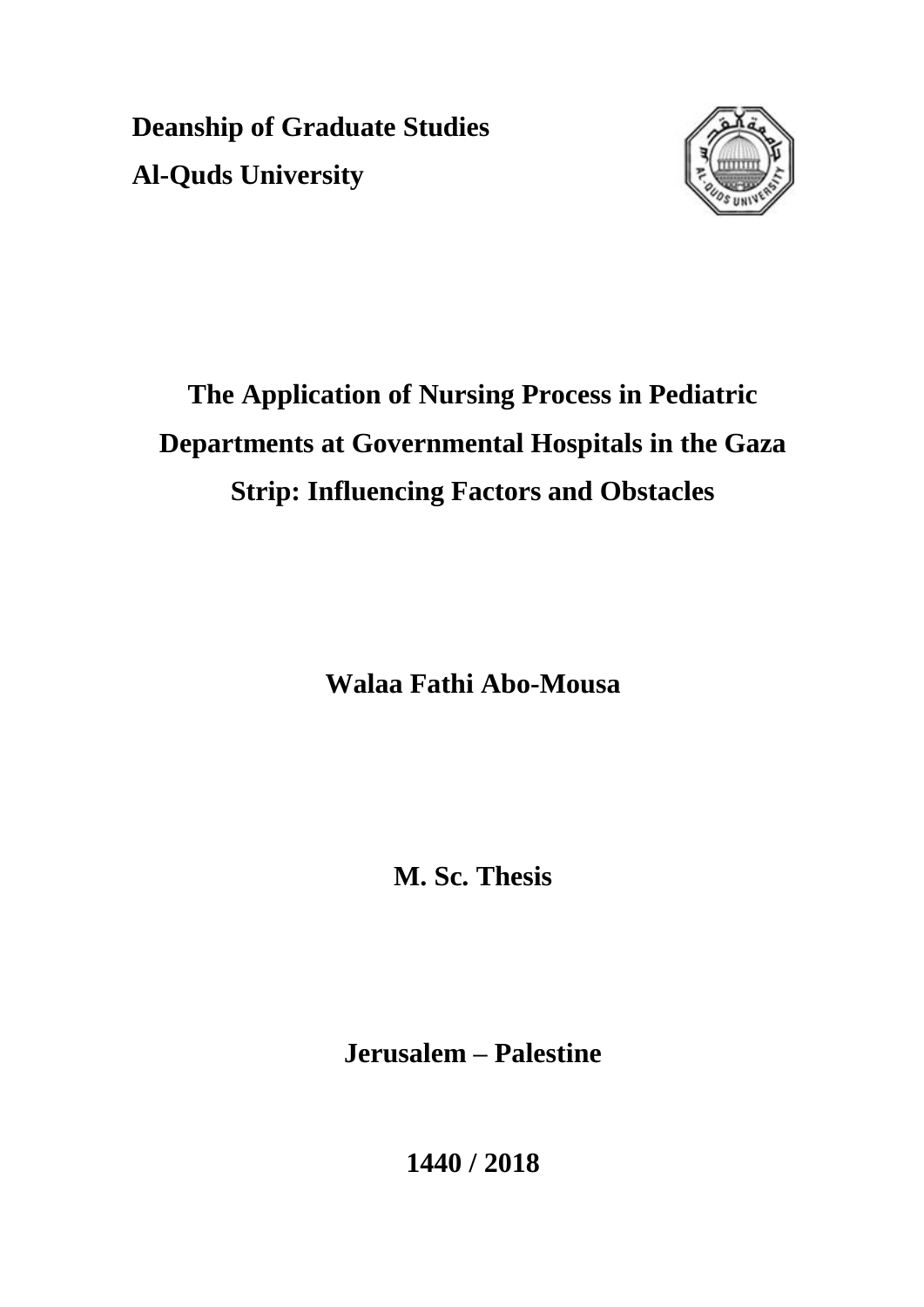**The Application of Nursing Process in Pediatric Departments at Governmental Hospitals in the Gaza Strip: Influencing Factors and Obstacles**

> Prepared By: **Walaa Fathi Abo-Mousa**

Bachelor of Science in Nursing – Islamic University of Gaza

**Supervisor Dr. Samer Khader Alnawajha,**  Assistant Prof. University College of Applied Sciences

A Thesis Submitted in Partial Fulfillment of Requirement for the Degree of Master of Pediatric Nursing / Faculty of Health Professions/ Al-Quds University

**1440 / 2018**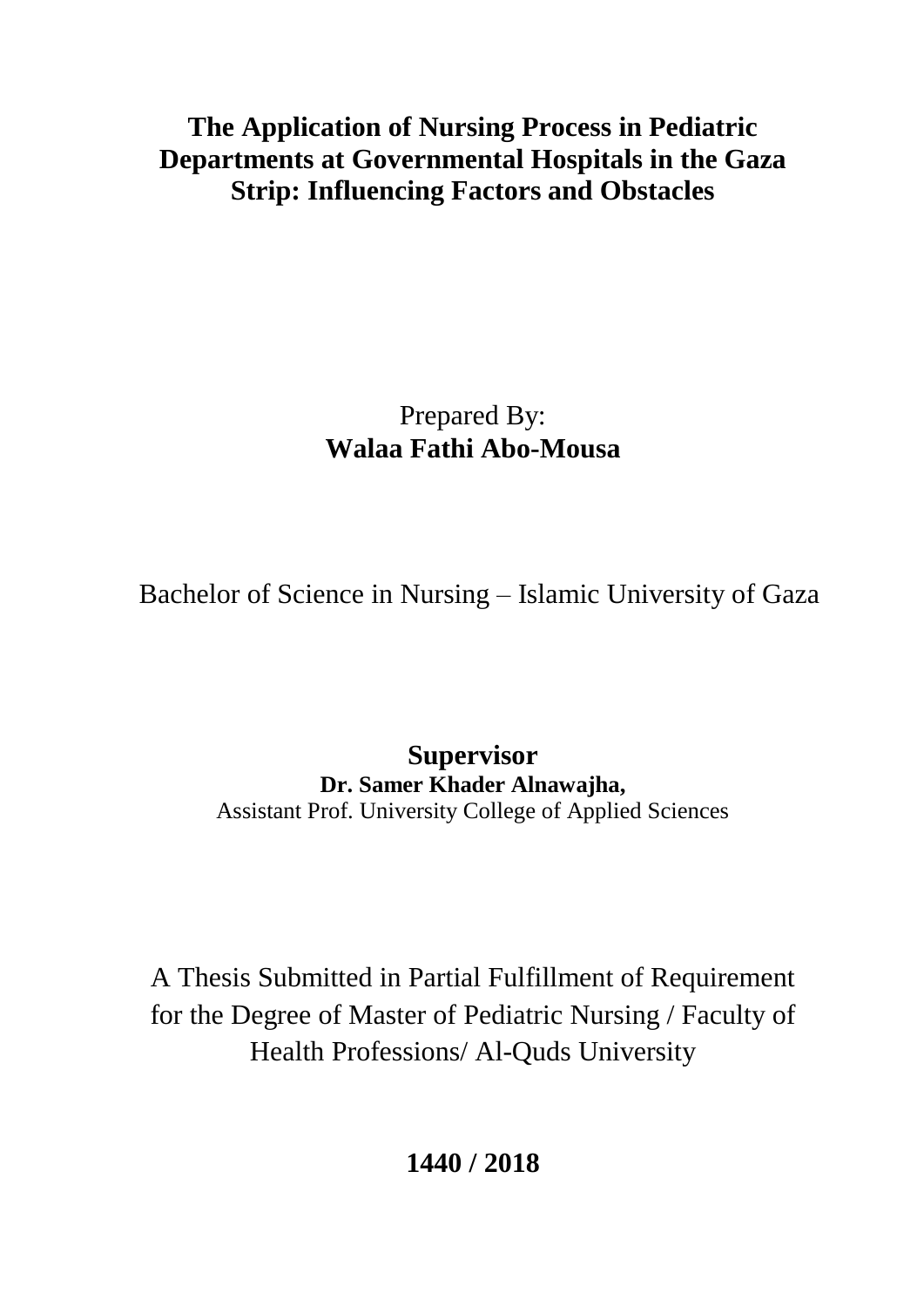**Al-Quds University Deanship of Graduate Studies Pediatric Nursing Program/Nursing Department** 



#### **Thesis Approval**

#### The Application of Nursing Process in Pediatric Departments at Governmental Hospitals in the Gaza Strip: Influencing **Factors and Obstacles**

Prepared by: Walaa Fathi Abo-Mousa Registration No.: 21612190

Supervisor: Dr. Samer Khader Alnawajha

Master thesis submitted and accepted. Date:  $22/12/208$ The names of signatures of the examining committee members are as follows:

1. Dr. Samer Alnawajha

3. Dr. Yousef Aljeesh

Head of committee

2. Dr. Hamza Abdeljawwad

Internal examiner

External examiner

Jerusalem - Palestine

1440 / 2018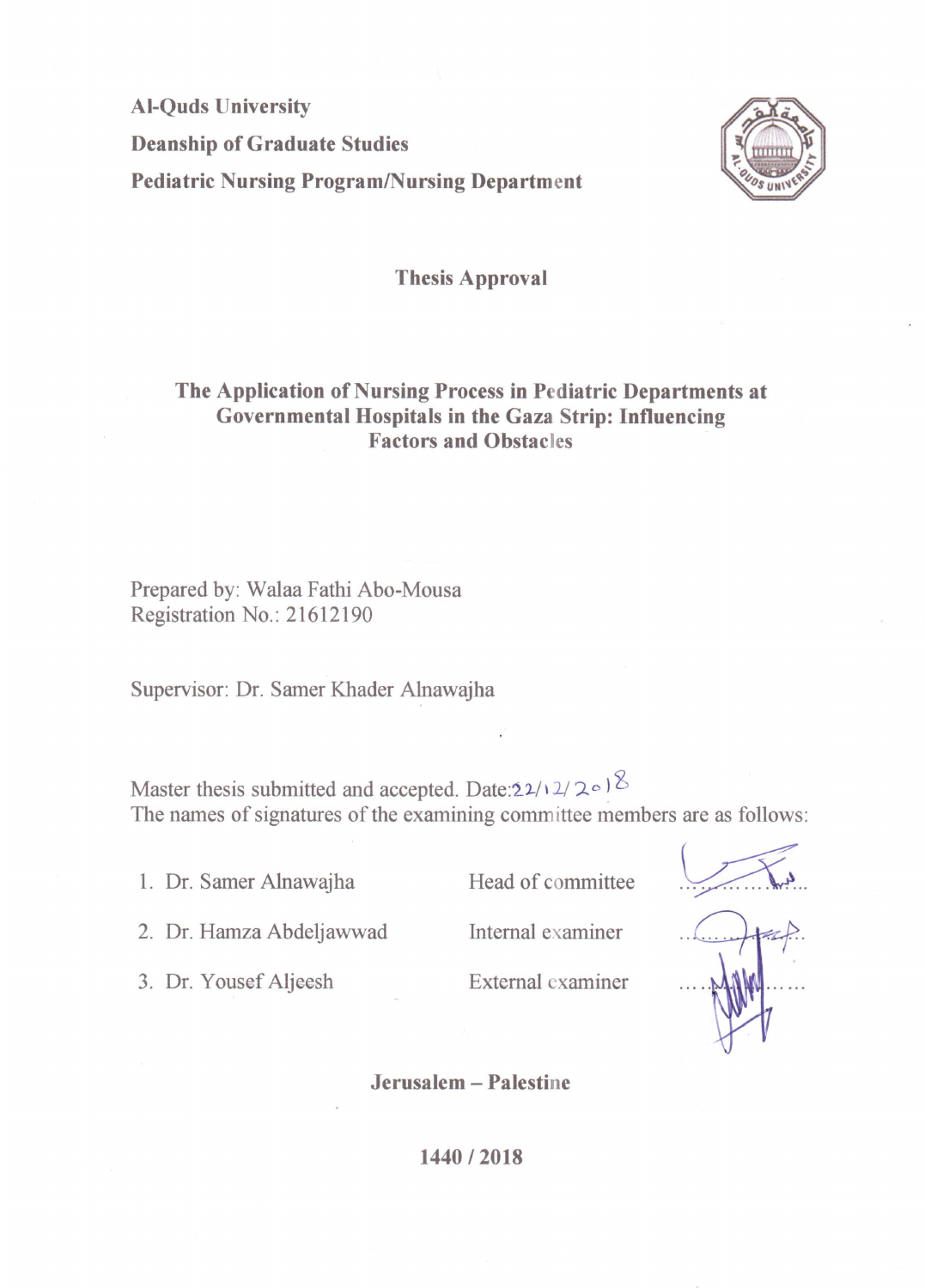# **Dedication**

This Thesis is dedicated to my parents and my husband who did everything easy for me, they are a model of great strength and love and praying for me every time. They granted me support, encouragement, and love made this endeavor possible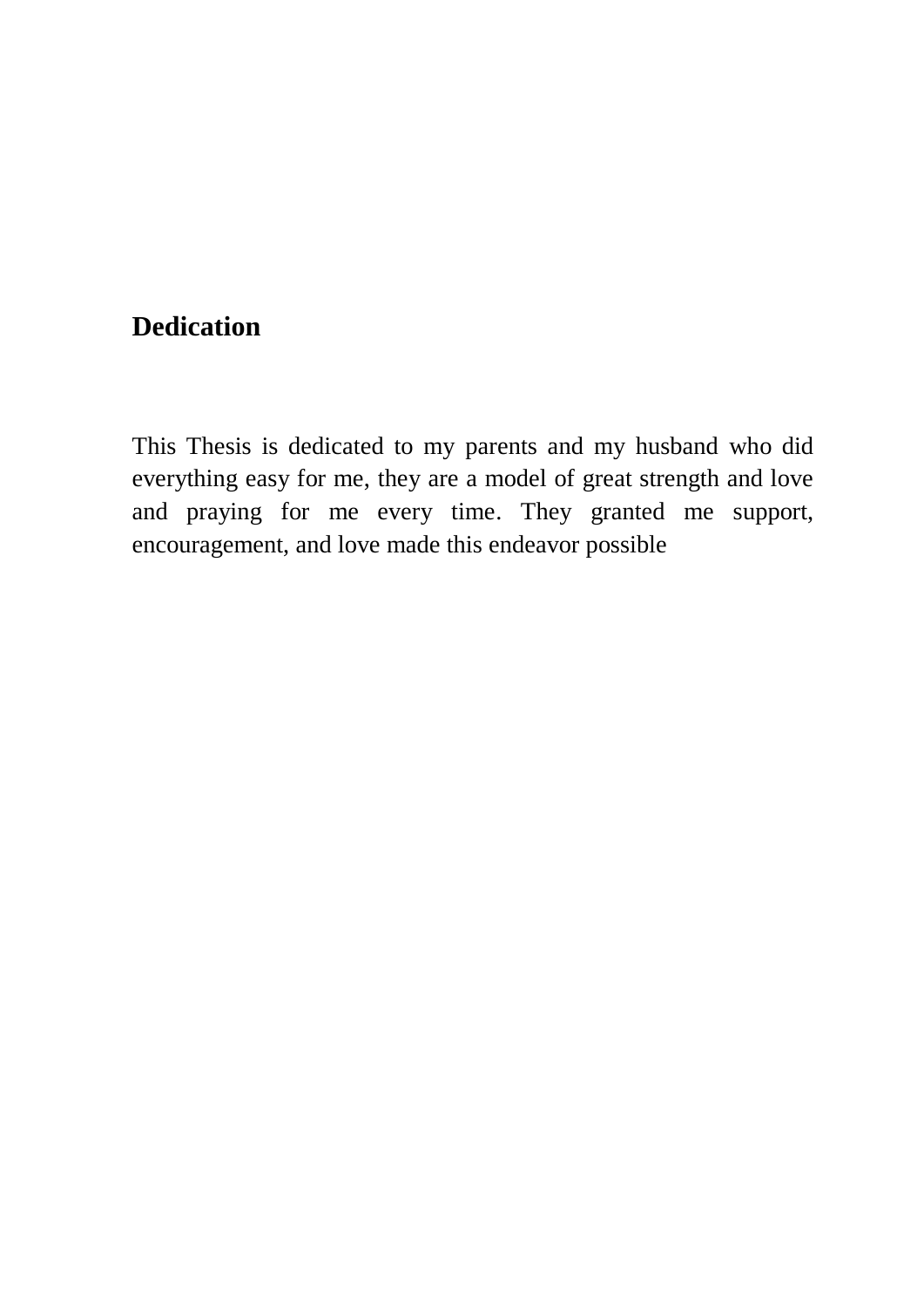#### **Declaration**

I certify that this thesis submitted for the degree of Master, is the result of my own research, except where otherwise acknowledged, and that this study (or any part of the same) has not been submitted for a higher degree to any other university or institution.

**Signed**

**Walaa Fathi Abu Mousa**

**Date: / / 2018**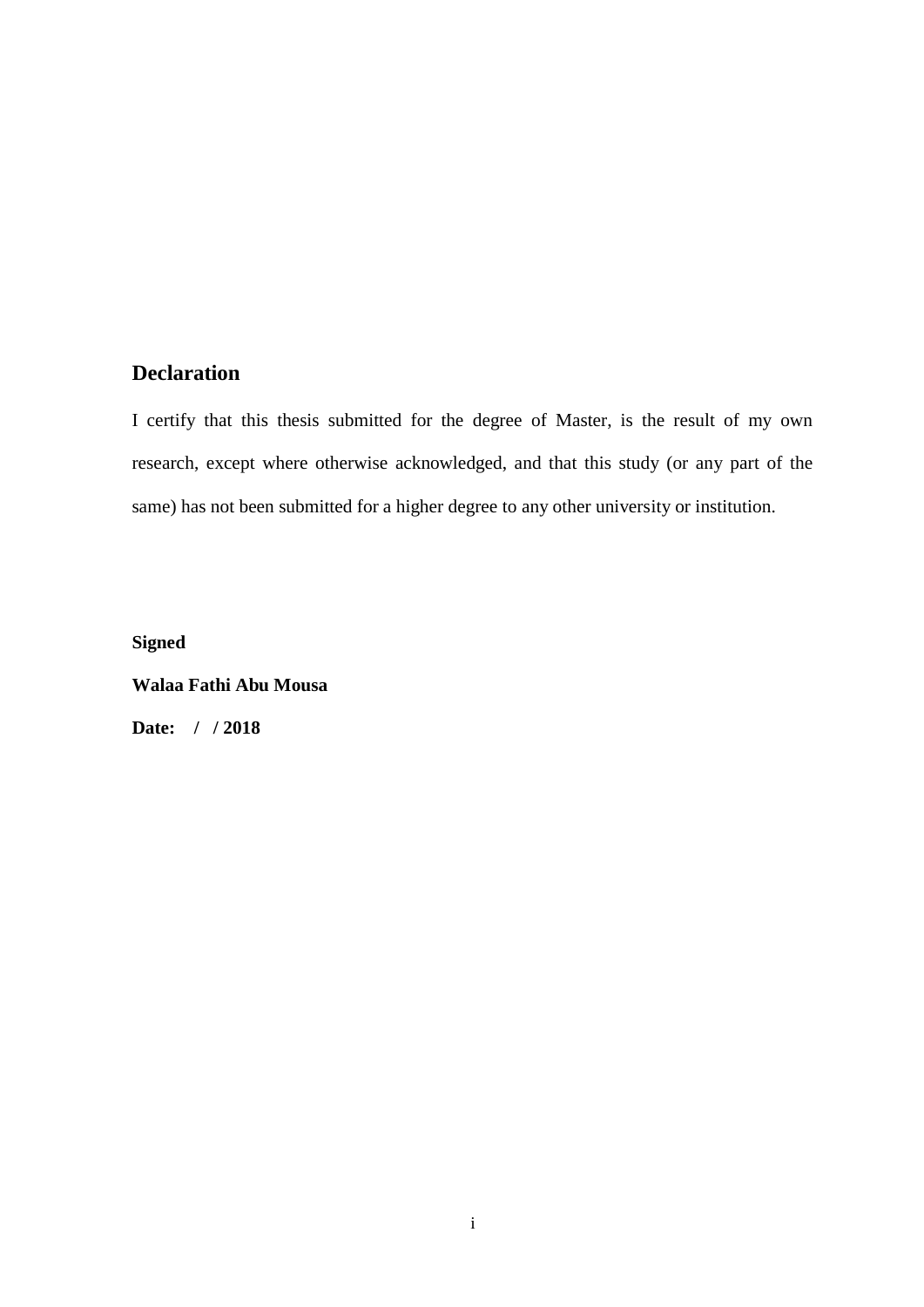#### **Acknowledgment**

I highly express my appreciation to all people who gave me assistance in one way or the other in my master thesis. I highly appreciate my supervisors Dr. Samer Alnawajha and Dr Osama Elian for their continued guidance and support. I also acknowledge the support given by all lecturers at AlQuds University, faculty of health professions, nursing department for their teaching and mentorship. Finally I appreciate my classmates and more so my group members for their support and encouragement.

Walaa Fathi Abu-Mousa

December, 2018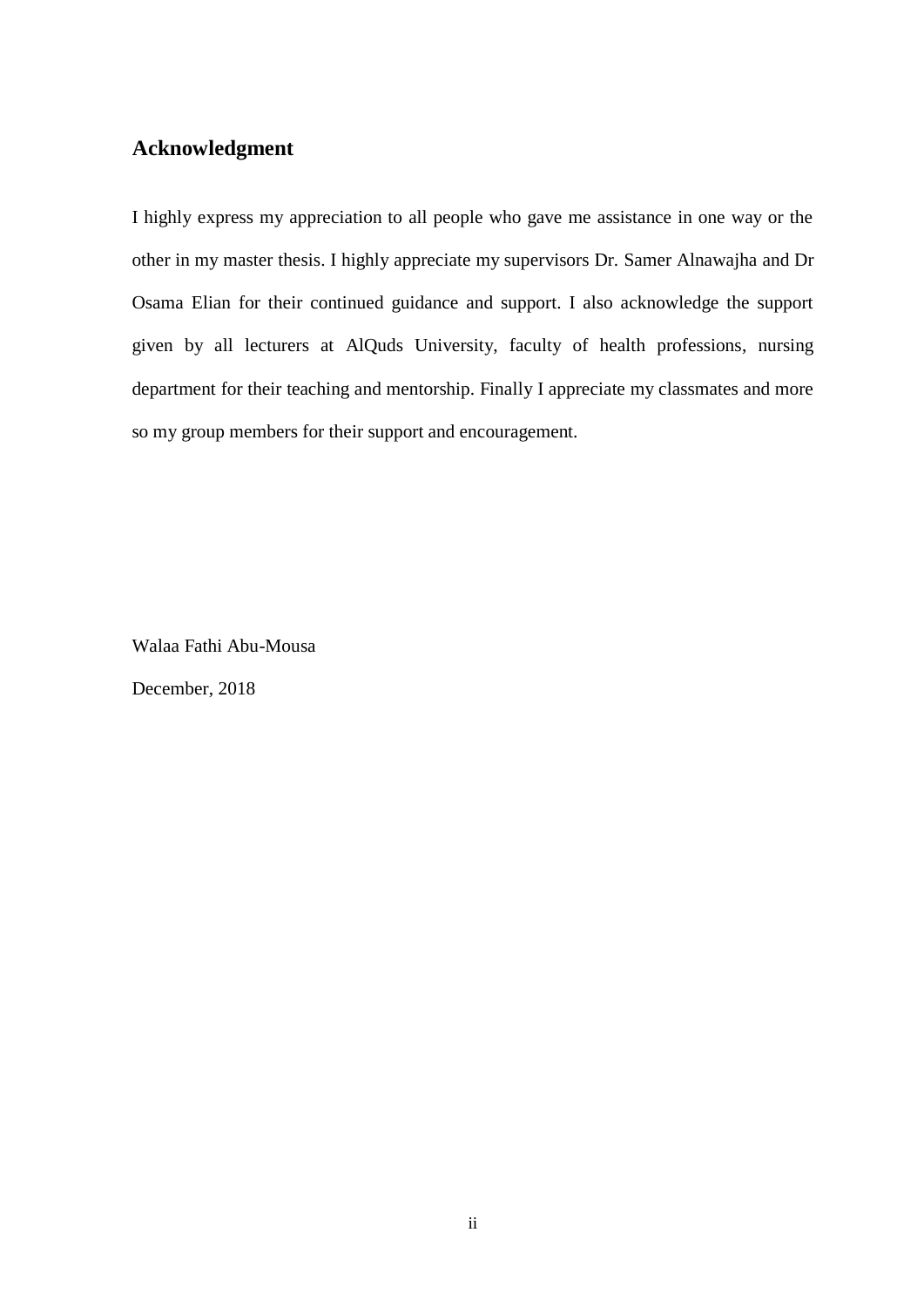#### **Abstract**

Nursing process is a global concept, which forms the foundation of nursing as profession. The use of nursing process in most hospitals is lagging behind despite all the effort of nursing professionals to implement its use. This study aimed to assess the obstacles that impede, and the influencing factors which promote the application of nursing process in paediatric departments at Governmental Hospitals in the Gaza Strip. The study adopted cross-sectional design on a census sample of 184 nurses who are working in the pediatric departments at governmental hospitals in the Gaza Strip The researcher used a questionnaire as a tool for data collection. Different statistical procedures were used for data analysis including percentages, mean, independent sample t test, One-way ANOVA, and Pearson correlation. The study results revealed that the mean percentage of nurses' attitude and knowledge toward the application of nursing process is 66.71% and 65.81 respectively. Also, there are no significant differences in the level of attitude regarding nursing process with regard to nurses' gender, educational levels, workplace (hospital). While the significant difference was noted in the mean of attitude with regard to the age groups of nurses and their level of income. The study results revealed also that there are no significant differences in the level of nurses' knowledge with regard to their demographic factors. More importantly, there is a week significant correlation between the level of nurses' attitude and perception toward the application of nursing process, and their knowledge of nursing process. Additionally, the first influencing factor which may facilitates the application of nursing process include " recognition of nursing process by the hospital administration as a framework of nursing care delivery", and the first obstacle which may impede the application of nursing process is that "the hospital management does not providing necessary facilities for doing the nursing process by the authorities". The study concluded that the nurses' attitude and knowledge regarding nursing process is not satisfactory. The researcher recommends conducting special workshops with key persons at the ministry of health and nursing unit to activate the application of nursing process in the paediatric departments as a pilot. Also, conducting training regarding nursing process among all nurses and the head nurses through continuous in-service education, and on job training and mentorship programs are highly recommended. Hospitals' management should recognize the nursing process as a framework of nursing care delivery, hospitals should also reinforce the mechanisms to ensure availability of resources needed to implement the nursing process such as supplies, necessary facilities, and nursing process forms.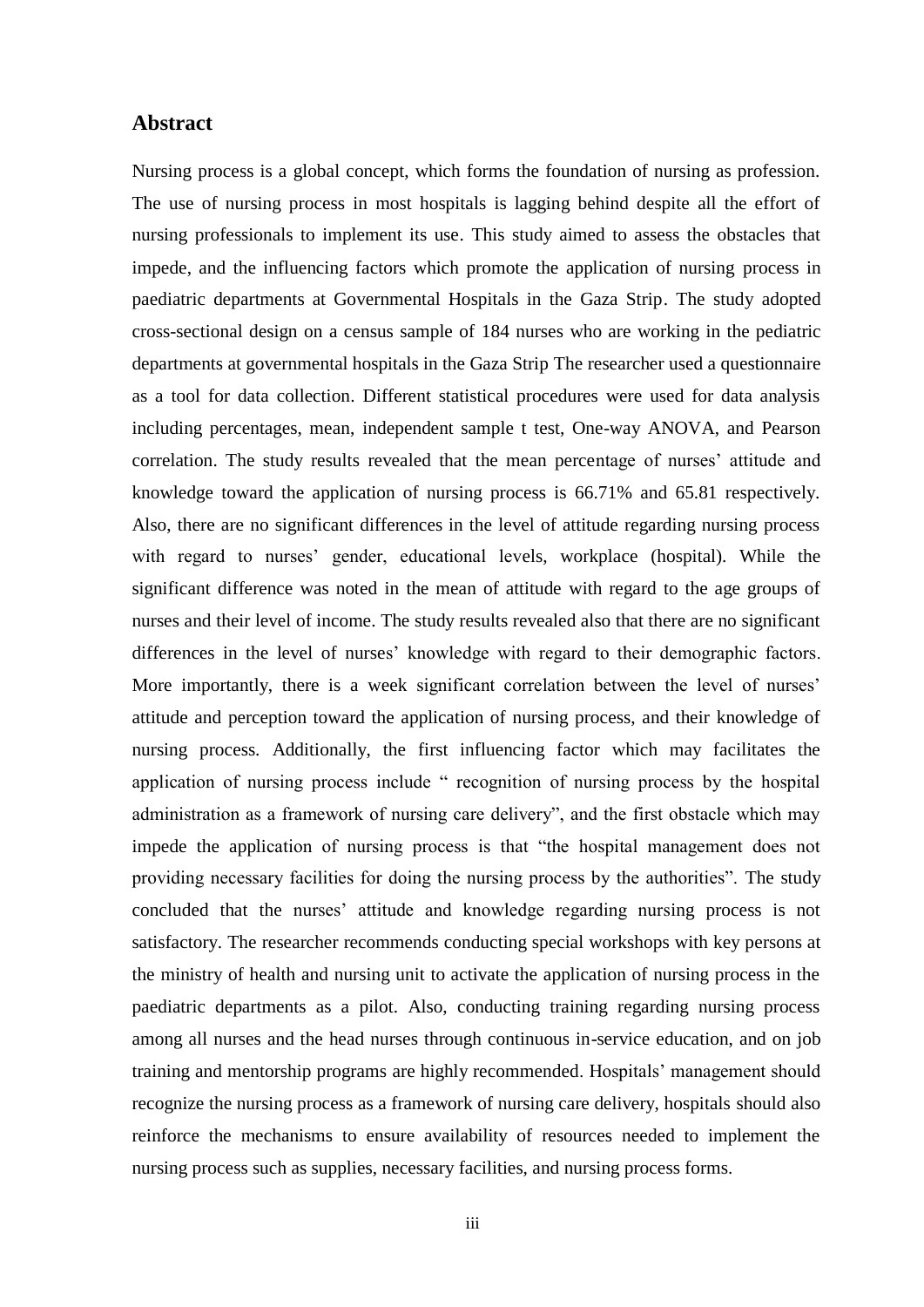#### **Table of Contents**

| Declaration                  | $\mathbf{i}$             |
|------------------------------|--------------------------|
| Acknowledgment               | $\overline{\textbf{ii}}$ |
| Abstract                     | iii                      |
| Table of Contents            | iv                       |
| List of Figures              | viii                     |
| List of Tables               | ix                       |
| <b>List of Appendices</b>    | xi                       |
| <b>List of Abbreviations</b> | xii                      |

#### **Chapter 1 Introduction**

| 1.1 | Background of the study          | $\mathbf{1}$   |
|-----|----------------------------------|----------------|
| 1.2 | Research problem                 | 2              |
| 1.3 | Justification of the study       | $\overline{4}$ |
| 1.4 | Main aim of the study            | 5              |
| 1.5 | Objectives of the study          | 6              |
| 1.6 | <b>Research questions</b>        | 6              |
| 1.7 | Context of the study             | $\tau$         |
| 1.8 | Operational definitions of terms | 9              |
| 1.8 | Variables in the study           | 13             |

# **Chapter 2 Conceptual Framework and Literature Review**

| 2.1 | Conceptual framework for the Study |    |
|-----|------------------------------------|----|
| 2.2 | The nursing process                |    |
| 2.3 | History of the nursing process     | 16 |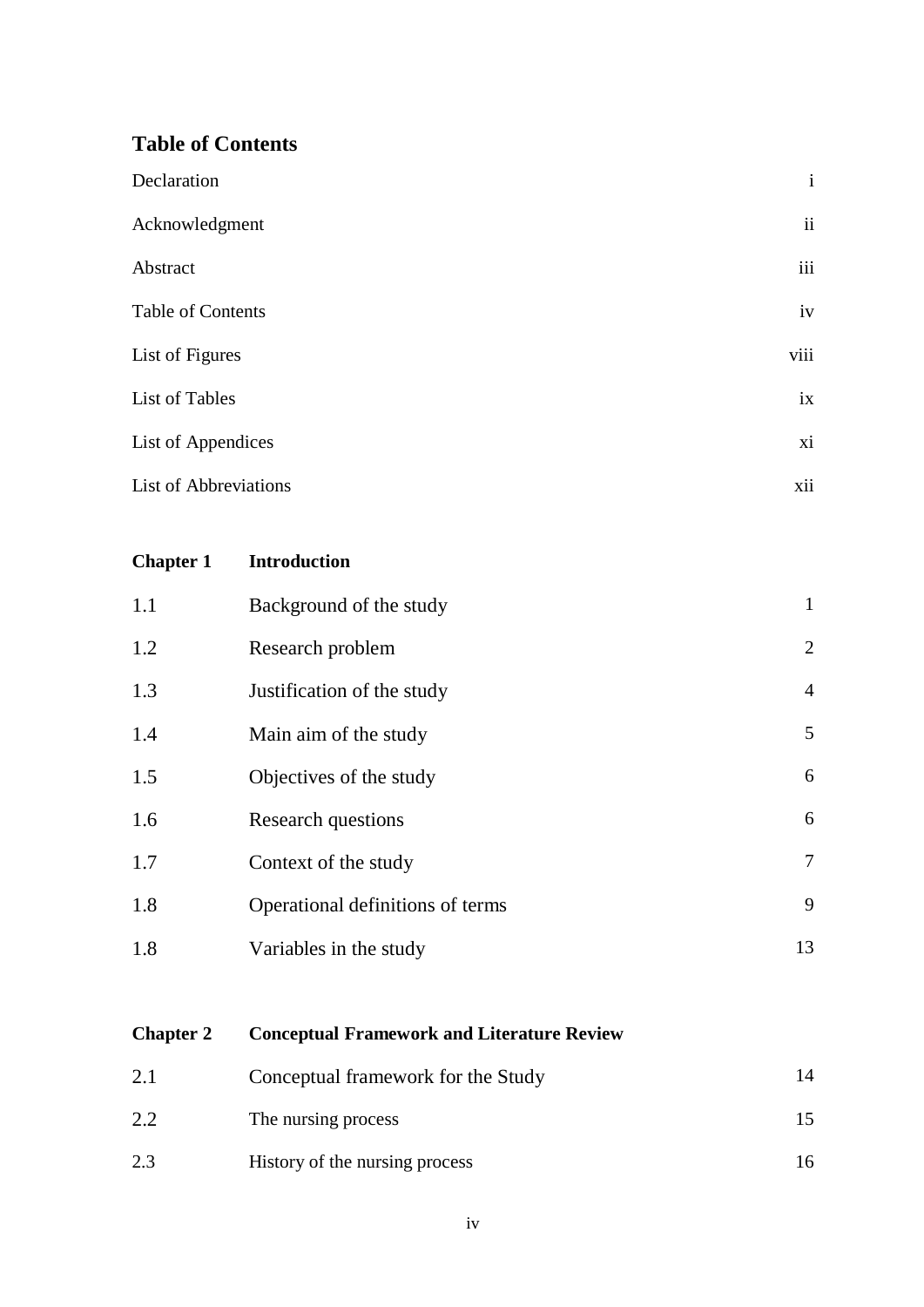| 2.4  | Steps of the nursing process                                        | 16 |
|------|---------------------------------------------------------------------|----|
| 2.5  | Knowledge and attitude of the nurses regarding the nursing process  | 17 |
| 2.6  | Implementation of nursing process                                   | 19 |
| 2.7  | Obstacles related to application of nursing process                 | 22 |
| 2.8  | Institutional factors related to the application of nursing process | 24 |
| 2.9  | Association between the application of nursing process and the      | 26 |
|      | nurses' demographic factors                                         |    |
| 2.10 | Strategies to facilitate the use of nursing process                 | 26 |

| Chapter $(3)$ | <b>Methodology</b>                       | $28\,$ |
|---------------|------------------------------------------|--------|
| 3.1           | Introduction                             | 28     |
| 3.2           | Study design                             | 28     |
| 3.3           | Study setting                            | 28     |
| 3.4           | Study population                         | 28     |
| 3.5           | Response rate                            | 29     |
| 3.6           | Inclusion criteria                       | 29     |
| 3.7           | Exclusion criteria                       | 29     |
| 3.8           | Instrument of the study                  | 29     |
| 3.9           | Measurements and scales                  | 29     |
| 3.10          | Pilot study                              | 30     |
| 3.11          | Validity of the instrument               | 30     |
| 3.12          | Statistical management                   | 35     |
| 3.13          | Administrative and ethical consideration | 35     |
| 3.14          | Period of the study                      | 35     |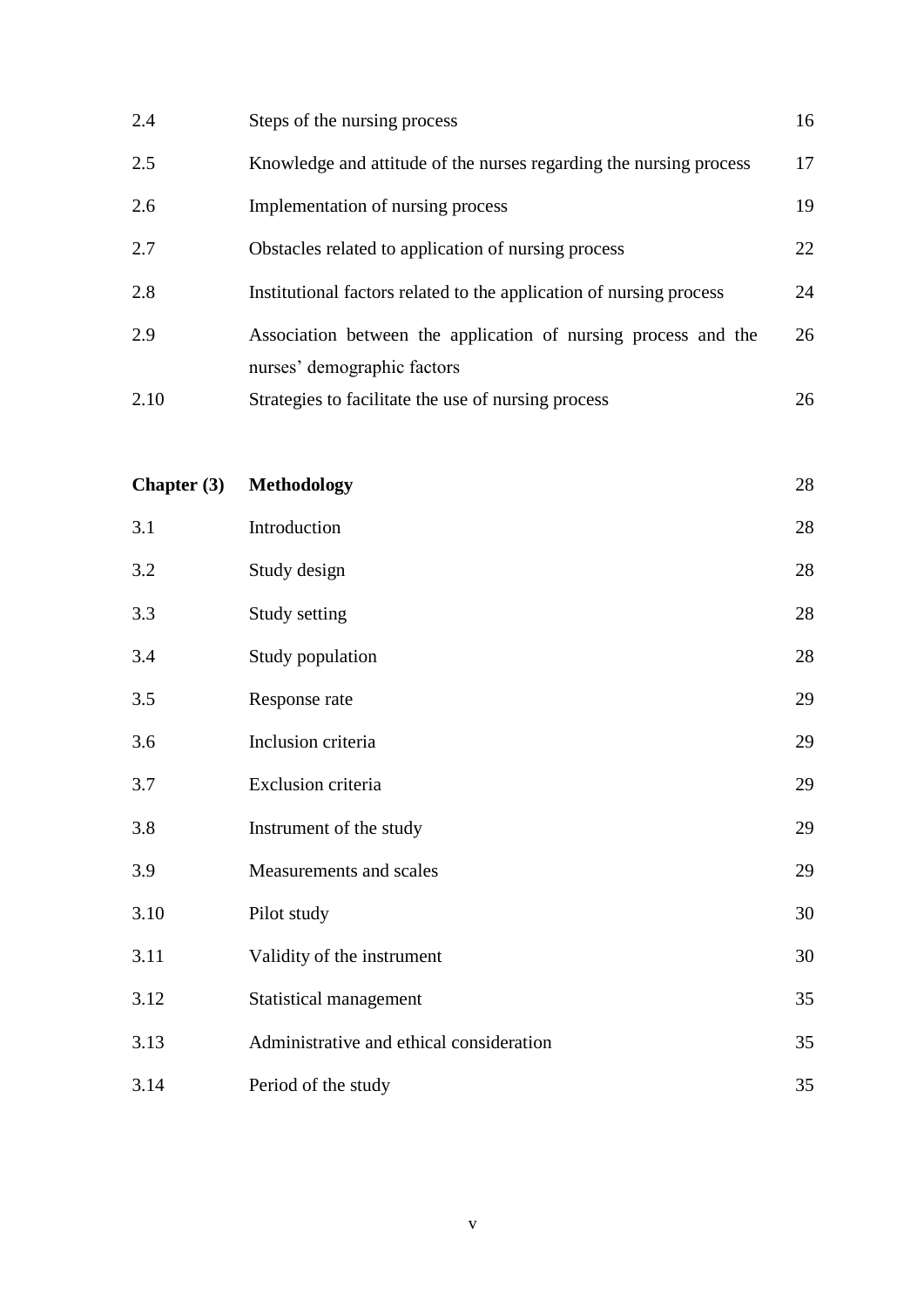#### **Chapter (4) Results and Discussion**

- 4.2 Sample distribution according to the participants' gender, age groups, and marital status 36
- 4.3 Sample distribution according to the participants' workplace 37
- 4.4 Sample distribution according to the educational level of the participants 38
- 4..5 4Sample distribution according to the participants' years of experience, and level of income 39
- 4.6 Mean score of nurses' attitude toward, institutional factors which impede, and knowledge regarding the application of nursing process 40
- 4.7 The level of nurses' attitude and knowledge regarding the application of nursing process 41
- 4.8 Nurses' knowledge for each item regarding the application of nursing process 42
- 4.9 Differences in the level of nurses' attitude and knowledge regarding the application of nursing process with regard to their gender 43
- 4.10 Differences in the level of nurses' attitude and knowledge regarding the application of nursing process with regard to their educational qualification 44
- 4.11 Differences in the level of nurses' attitude and knowledge regarding the application of nursing process with regard to their workplace 45
- 4.12 Differences in the level of nurses' attitude and knowledge regarding the application of nursing process with regard to their years of experience 46

vi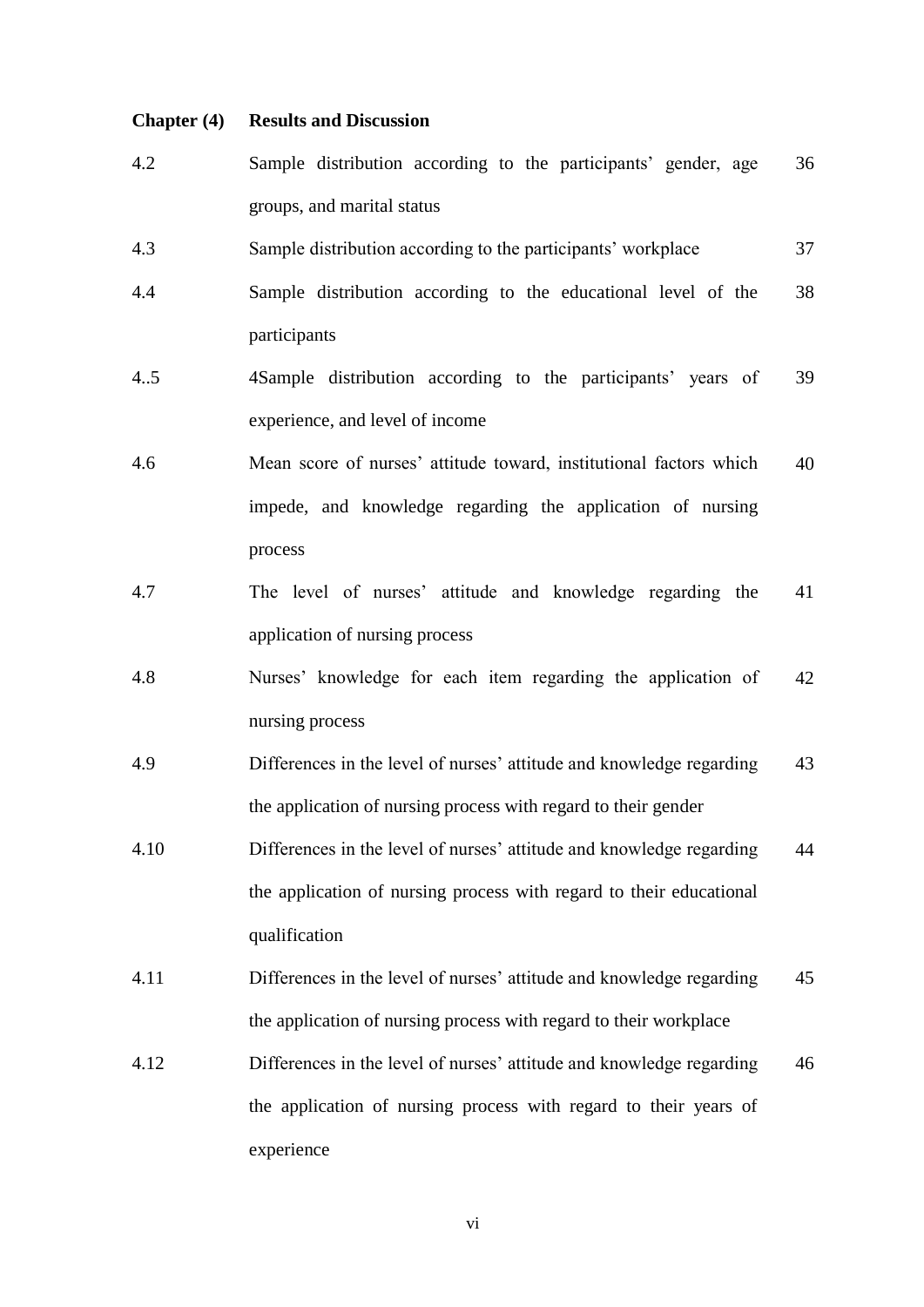4.13 Differences in the level of nurses' attitude and knowledge regarding the application of nursing process with regard to their age groups 47 4.14 Differences in the level of nurses' attitude and knowledge regarding the application of nursing process with regard to their level of income 48 4.15 Differences in the level of nurses' attitude and knowledge regarding the application of nursing process with regard to their marital status 49 4.16 Institutional factors which influence and impede the application of nursing process 50 4.17 Differences in the influencing factors and obstacles for the application of nursing process between different hospitals 51 4.18 Correlation between nurses' knowledge and their attitudes toward the application of nursing process 52 4.19 Discussion of the study results 54 4.19.2 Nurses' attitudes toward and knowledge regarding the application of nursing process 54 4.19.3 Differences in the mean of nurses' attitude and knowledge regarding the application of nursing process with regard to their demographic factors 55 4.19.4 Institutional factors which influence and impede the application of nursing process 58 4.19.5 Correlation between nurses' knowledge and their attitudes toward the application of nursing process 61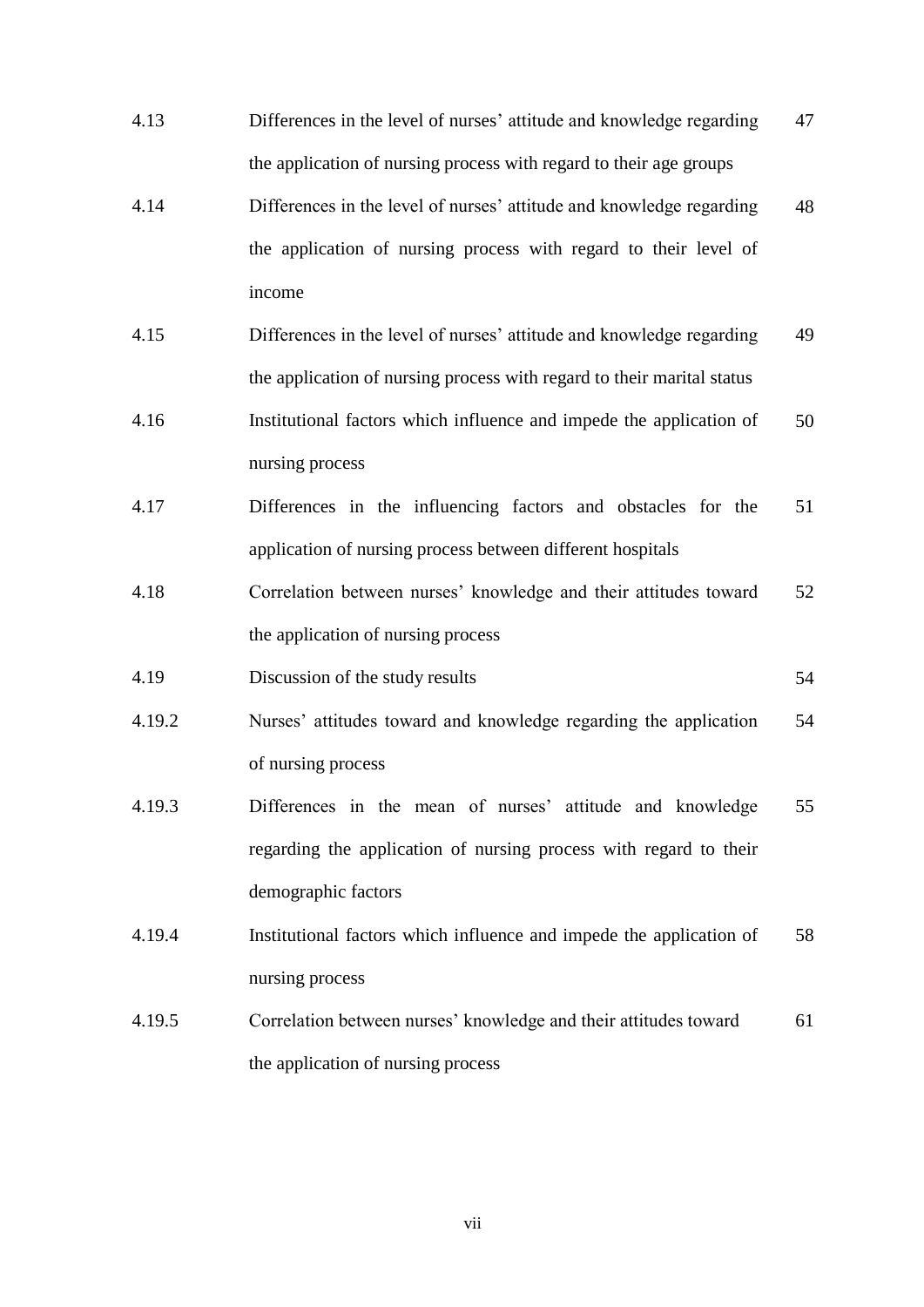### **Chapter (5) Conclusion and recommendations**

| 5.1 | Conclusion                          | 62 |
|-----|-------------------------------------|----|
| 5.2 | Recommendations                     | 63 |
| 5.3 | Recommendations for future research | 63 |
|     | References                          | 64 |
|     | Arabic abstract                     | 79 |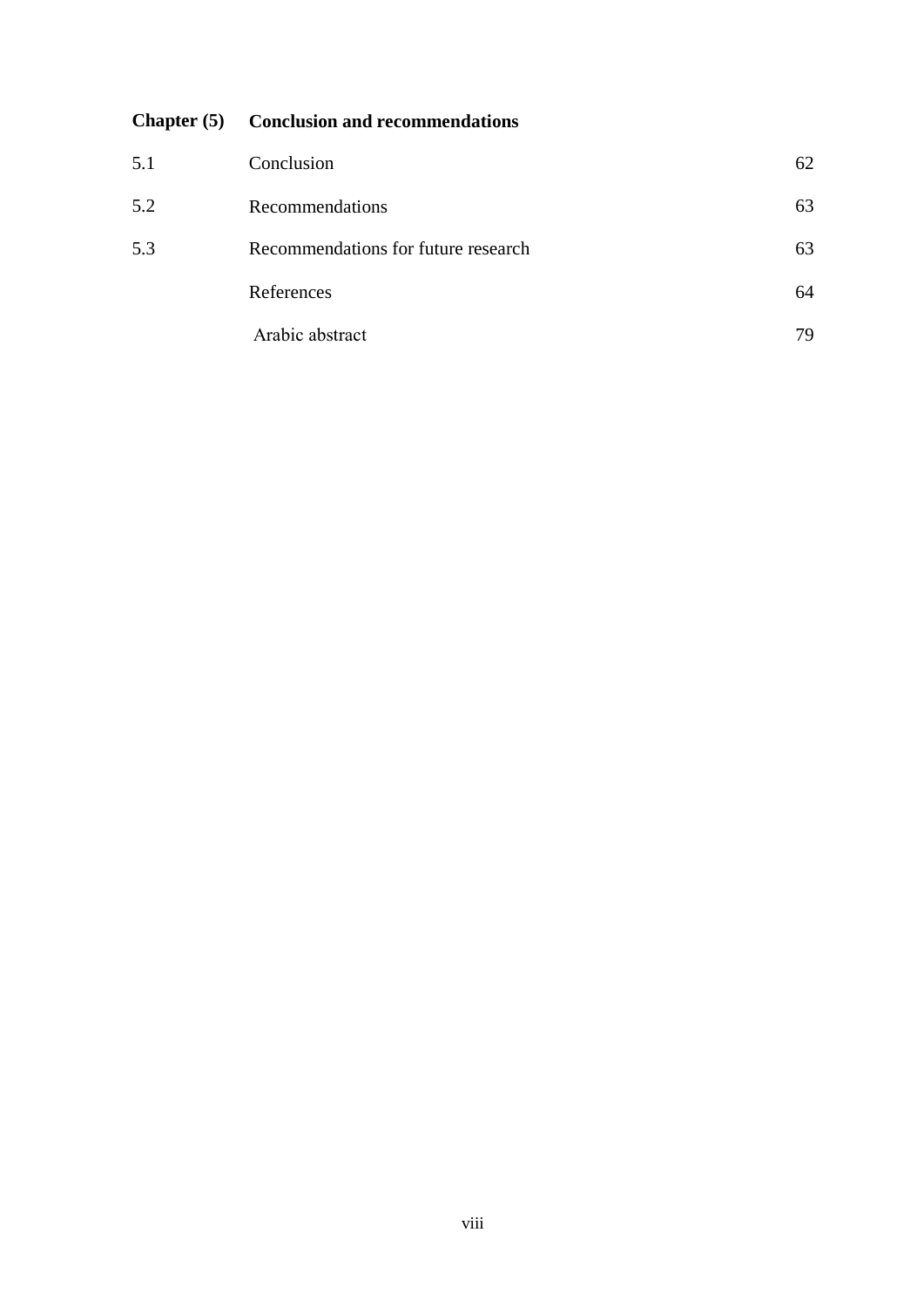# **List of Figures**

| No. | <b>Figure</b>                                                         | Page |
|-----|-----------------------------------------------------------------------|------|
| 2.1 | Conceptual Framework                                                  | 14   |
| 4.1 | Sample distribution according to the participants' workplace          | 37   |
| 4.2 | Sample distribution according to the participants' educational levels | 38   |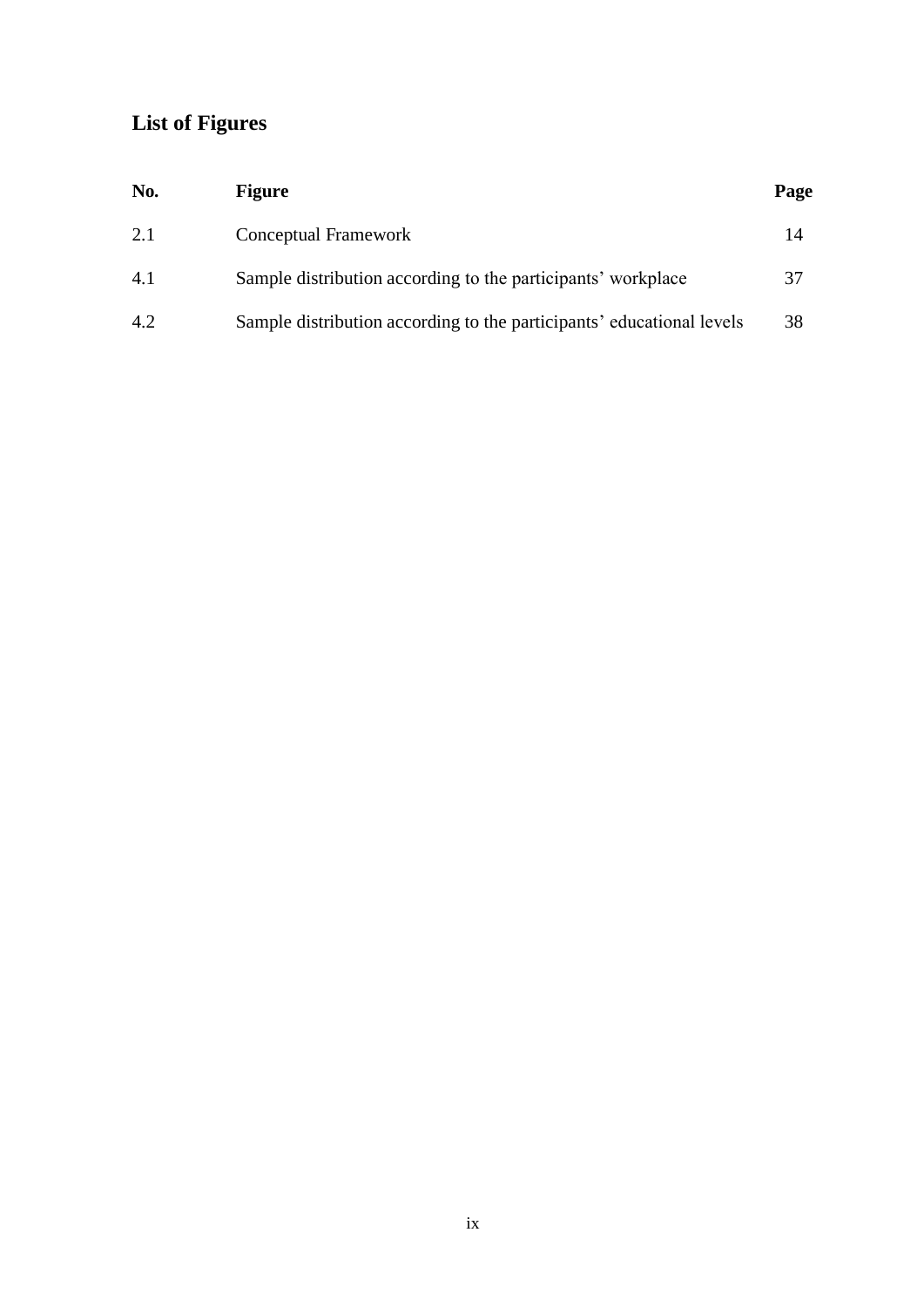## **List of Tables**

| No.  | <b>Table</b>                                                            | Page |
|------|-------------------------------------------------------------------------|------|
| 3.1  | Cronbach's Alpha for reliability for all domains                        | 31   |
| 3.2  | Correlation coefficient for each paragraph and total degree of attitude | 32   |
|      | domain of the Questionnaire                                             |      |
| 3.3  | Correlation coefficient for each paragraph and total degree of          | 34   |
|      | institutional factors domain of the Questionnaire                       |      |
| 4.1  | Sample distribution according to the participants' gender, age groups,  | 36   |
|      | and marital status                                                      |      |
| 4.2  | Sample distribution according to the participants' years of             | 39   |
|      | experience, and level of income                                         |      |
| 4.3  | Mean score of nurses' attitude toward, and knowledge regarding the      | 40   |
|      | application of nursing process                                          |      |
| 4.4  | Classifications of nurses' attitude and knowledge regarding the         | 41   |
|      | application of nursing process                                          |      |
| 4.5  | Mean score of each item in the nurses' knowledge regarding the          | 42   |
|      | application of nursing process                                          |      |
| 4.6  | Differences in the level of nurses' attitude and knowledge regarding    | 43   |
|      | the application of nursing process with regard to their gender          |      |
| 4.7  | Differences in the level of nurses' attitude and knowledge regarding    | 44   |
|      | the application of nursing process with regard their educational        |      |
|      | qualification                                                           |      |
| 4.8  | Differences in the level of nurses' attitude and knowledge regarding    | 45   |
|      | the application of nursing process with regard their educational        |      |
|      | qualification                                                           |      |
| 4.9  | Differences in the level of nurses' attitude and knowledge regarding    | 46   |
|      | the application of nursing process with regard to their years of        |      |
|      | experience                                                              |      |
| 4.10 | Table 4.10: Differences in the level of nurses' attitude and knowledge  | 47   |
|      | regarding the application of nursing process with regard to their age   |      |
|      | groups                                                                  |      |
| 4.11 | Differences in the level of nurses' attitude and knowledge regarding    | 48   |

x